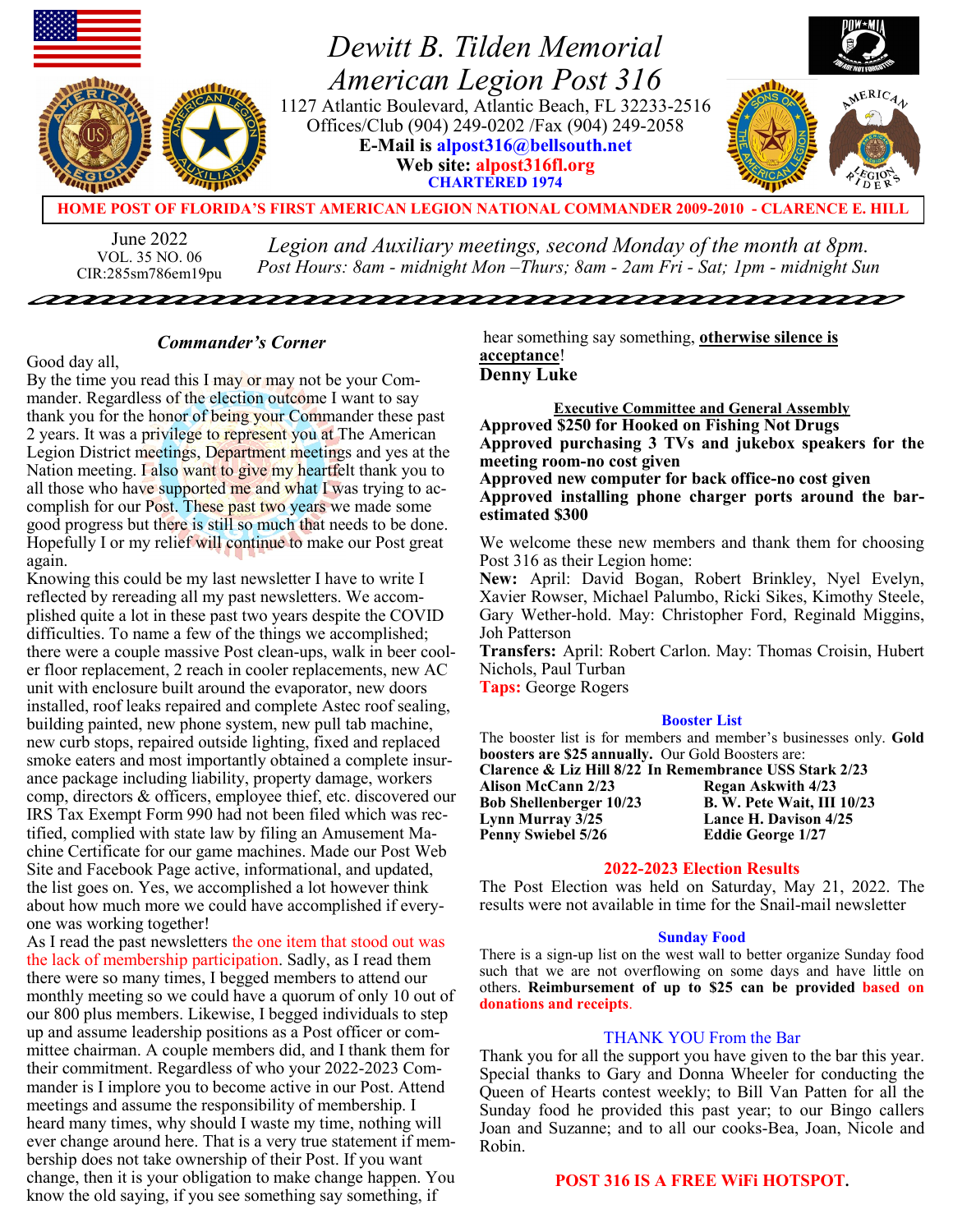| Post Officers        |                      | <b>SAL Officers</b>       |                 | <b>Auxiliary Officers</b>            |                   |
|----------------------|----------------------|---------------------------|-----------------|--------------------------------------|-------------------|
| Commander            | Denny Luke           | Commander                 | David Keasler   | President                            | Virna Luke        |
| 1st Vice Commander   | Clarence Hill        | Adjutant                  | Clarence Hill   | 1st Vice President                   | Liz Hill          |
| 2nd Vice Commander   | Mitch Harding        | 1st Vice                  | Tom Horn        | 2nd Vice President                   | Denise Strickland |
| 3rd Vice Commander   | <b>Steve Bartelt</b> | 2nd Vice                  | Ray Hinson      | Secretary                            | Suzanne Lamonica  |
| 4th Vice Commander   | Joey Perez           | Finance Officer           | Will Oliphant   | Treasurer                            | Alison McCann     |
| Finance Officer      | Randy Casey          | Chaplain                  | Lester Verrette | Chaplain                             | Diane Conrad      |
| Adjutant             | Teresa Frank         | Historian                 | Tom Mari        | Historian                            | Annie Anderson    |
| Chaplain             | Joe Nolan            | Sergeant-at-Arms          | Kevin Berton    | Sergeant-at-Arms                     | Kathy Deem        |
| Service Officer      | Paul Rastatter       | <i>Executive Board</i>    |                 | Asst. Sgt-at-Arms                    | TracyLynn Jenkins |
| Judge Advocate       | <b>VACANT</b>        | Greg White, Mark Swinton  |                 | Membership                           | Suzanne Lamonica  |
| Historian            | Mitchel Lounsberry   | Ron Wilhite, John Tinsley |                 | <b>Auxiliary Executive Committee</b> |                   |
| Sergeant-at-Arms     | Al Yardley           |                           | Les Saunders    | Fatima Bartelt, Nicole Thigpen       |                   |
| House Committee      |                      | <b>Legion Riders</b>      |                 | Sharon Harville                      |                   |
| Chairman: Al Yardley |                      | Director: John Tinsley    |                 | Club Manager Liz Hill                |                   |
|                      |                      |                           |                 |                                      |                   |

## *Legion First Vice Vibes*

Please pay your 2022 dues now. We are near 95% and need a final push to get to 100%. Please Note: We cannot accept credit card payments as Department will not process them for us. Please pay your dues by check or come in and pay cash.

**Please include your branch of service with your renewal payment**. National went to a new system on April 1st.**. Please see the Membership Update on page 3. You can create an account by visiting legion.org/ renew.** You can also register for the Automatic Annual Renewal Program. You can only Pay Up For Life online and the \$100 discount is still in effect. Just go to your account in myLegion.org, search for PUFL offer. **2022 dues are \$40 for ages 59 and younger, \$32 for 60 and older (year -round).** Our 3-year renewals are \$100 for 59 and younger and \$90 for 60 and older. If you pay online to national, you will be charged \$40-national only recognizes our official dues. You only get discounted rates by paying \$32 or \$35 utilizing the renewal notice.

## **Clarence Hill**

#### *AUXILIARY PRESIDENT'S PROSE*

Happy Day to all! May 9 we had our final nominations and election of Auxiliary Officers for the 2022-2023 term. Officers are as follows: President: Virna Luke, 1st Vice: Liz Hill, Secretary: Suzanne LaMonica, Treasurer: TracyLyn Jenkins, Chaplain: Diane Conrad, Sgt-at-Arms: Kathy Deem, Assistant Sgt-at-Arms: Tammy Knowles, Executive Committee: Brenda Sahioun, Annie Anderson and Montana Jenkins. Installation of Officers to follow in July, hope to see you there!

Thank you to our volunteers who are AWESOME: Tammy, Thomas (Legion), Brenda, Rosa, Denny (Legion), and Liz. Auxiliary steak nights are the **first and third Friday** of the month from 5pm-8pm. If you want to volunteer on the grill, fryer, take orders, plate, clean up? Contact Denise Strickland (2nd Vice) at dndfishing@aol.com. If you have not received your 2022 membership card and have paid, please see the bartender, the cards are behind the bar in a box. If you need further help with membership, contact Suzanne at suzlamonica@comcast.net. Department Convention is from June 16-19 in Orlando, pics to follow. Our next meeting is Monday, June 13 at 8pm, we look forward to seeing you there, to help with planning to benefit Auxiliary programs. Please do not hesitate to call/email/text, with your questions, concerns or feedback.

For God Country,

**Virna Luke, Socialalr5thFl@gmail.com, 817-791-3583**

*\_\_\_\_\_\_\_\_\_\_\_\_\_\_\_\_\_\_\_\_\_\_\_\_\_\_\_\_\_\_\_\_\_\_\_\_\_\_From the Bar:*

Monday-**Men's Night**-7 PM-\$.50 off drinks Monday-Bingo 6:30—8:30 **Riders serving food-volunteers needed** Tuesday Bingo 2-4 PM-**volunteers needed** Tuesday Trivia 7 PM. Prizes awarded Wednesday-**Ladies Night**-7 PM-\$.50 off drinks Wednesday-Pass the Trash 7 PM-**volunteers needed** Thursday-Bingo 2-4 PM-**Volunteers needed** Thursday-Luck of the Draw Darts-7 PM

Friday-Steak Bingo at 6:15 PM by the 40 & 8

#### Friday-Queen of Hearts drawing 8:00 PM

**If you know of any family needing help with food, please let Liz know. Thank you for all your support in 2021.**

Lost & Found. If you are missing any item, like cell phones, car keys, etc., please see Liz.

**Customer Consideration: Please do not move other customer's drinks, money or property at the bar** as this causes issues and accusations. If you want their seat, please ask them or ask the bartender to ask them.

The **Queen of Hearts** contest is conducted every Friday night with the drawing held at 8:00 PM. **You must be present**, **be a 2022 regular member of a VSO (no associate members can play and no signed-in guests can play) have your membership card on you**, **& pick the Queen of Hearts to win**.

**DO NOT USE Handicap parking spaces for overnight parking.**

**All kitchen workers (lunches, Friday steak crews, Saturday dinners, Monday meal nights) are volunteers who depend on tips. Please remember to tip them.**

**Monday Bingo is** at 6:30 **with a progressive lucky ball jackpot. The Riders serve a variety of different items, so the price varies based on your order.** Tuesday and Thursday Bingo is at 2 PM with a progressive lucky ball jackpot.

**Pass the Trash** is Wednesday night at 7 PM. Come early to get a seat at the bar. If you would like to deal, please let Liz know.

**Red shirt Friday drink specials are served every Friday. You must be wearing a RED shirt to get the special.**

Wear official NASCAR clothing on Sunday race day and get drink specials.

**We ask your cooperation in not bringing in or ordering outside food during times someone is serving food.** Remember, they are donating their time and effort to prepare, serve and clean up. **The meals are fund raisers for our various programs. If you do not wish to buy the meal, please eat before you come to the Post or wait until the meal is done. Please do not bring in your own snacks, sodas, water, or any item we sell at the bar at any time. When ordering food from outside the Post, please be sure to order plates and cutlery if needed. We will be locking the storage room at 6:00 PM nightly and on the weekends.**

**When you sign in a guest, that guest must leave when you leave.**

**Steak Bingo** is conducted by the 40/8 at 6:15 PM every Friday steak night. Eight games are conducted-7 for steaks and 1 for road kill (ribs).

As a reminder, **the bartenders' priority is serving drinks to customers at the bar and in the line. If you wish to be served, use the waitress station-do not stand at the end of the bar or between people sitting at the bar.** If you want to **redeem or buy a ticket for any machine, you will have to wait until the bartender finishes with drinks. The Post has 72 hours to pay out on the machines and the bartenders cannot pay tickets of \$501 or more, or prior day tickets. You are limited to redeeming \$1,000 a day. If the bartender runs out of money, you may have to return later. The Manager will only redeem tickets Monday through Friday during normal business hours.**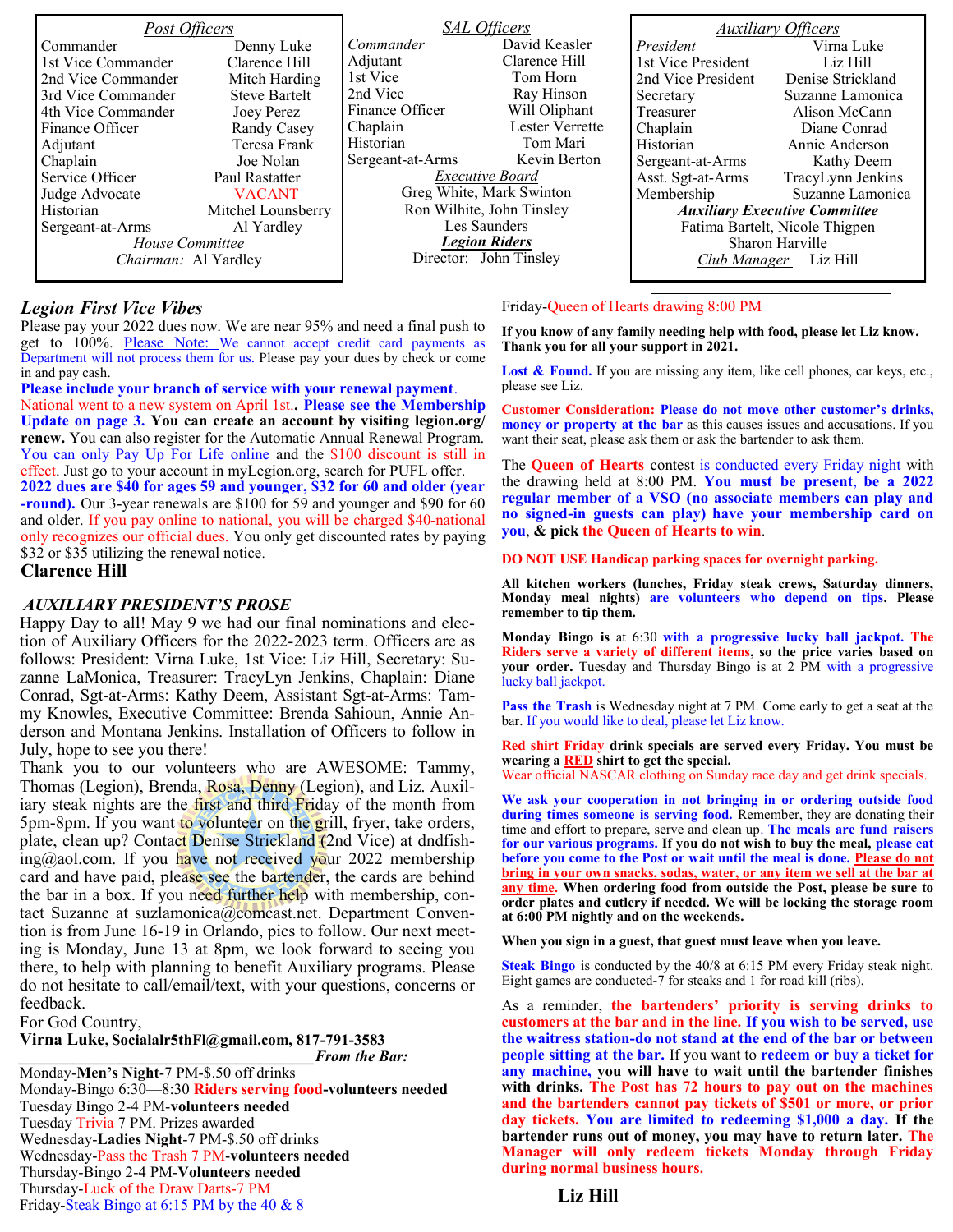#### **Legion Riders**

Election for Chapter Officers have been completed, all Officers remain the same. I want to thank all who participated in the Boots on the Ground event hosted by ALR 9, good turn out for the event and a good day to ride. Additionally thanks to those who came out and manned the flag line for Memorial Day. As always we need cooks and servers for Monday Night Bingo, so if you like to cook burgers and dogs or if you want to try out an old family recipe stand up and jump in.

Our next meeting will be on June 4th at 09:00, 08:30 for E Board. See you there and prepare to ride to an as yet undisclosed hole in the wall for lunch. See you there.

#### **John Tinsley**

#### *\_\_\_\_\_\_\_\_\_\_\_\_\_\_\_\_\_\_\_\_\_\_\_\_\_\_\_\_\_\_\_\_\_\_\_\_\_\_\_\_\_\_\_\_\_\_\_\_\_\_\_\_\_\_\_\_\_\_\_\_\_\_\_\_\_\_\_\_\_\_\_\_\_\_\_\_\_\_\_\_\_\_\_\_\_\_\_\_\_\_\_\_\_\_\_\_\_\_\_\_\_\_\_\_\_\_\_\_\_\_\_\_\_\_\_\_\_\_\_\_\_\_\_\_\_\_* **2nd Vice Reverbs**

Please remember those deployed service members and their families. **Mitch Harding**

**Chaplain's Corner** 

 If you know of any sick or distressed Legionnaires please feel free to contact me at anytime 223-8053.

#### **Joe Nolan** \_\_\_\_\_\_\_\_\_\_\_\_\_\_\_\_\_\_\_\_\_\_\_\_\_\_\_\_\_\_\_\_\_\_\_\_\_\_\_\_\_\_\_\_\_\_\_\_\_\_\_\_\_\_\_\_\_\_\_\_\_\_\_\_\_\_\_\_\_\_\_\_\_\_\_\_\_\_\_\_\_\_\_\_\_\_\_\_\_\_\_\_\_\_\_\_\_\_\_\_\_\_\_\_\_\_\_\_\_\_\_\_\_\_\_\_\_\_\_\_\_\_\_\_\_\_\_

**From the House Committee**

**Al Yardley**

**Service Officer**

**Paul Rastatter 215-906-5168**

## **History Tidbit**

.The SAL is officially recognized at the 1932 National Convention in Portland, Or. On June 23, 1935, the first Boys State convenes in Springfield, Il.. The first Boys Nation convened in 1946. Today, nearly 20K young men participate in Boys State and 98 in Boys Nation. On June 1, 1938, the first High School Oratorical Contest centered on the Constitution was held in Norman, OK. Today, more than 3,400 students compete.

## **Mitchell Lounsberry**

## **Mortgage and Rental Relief Programs**

**Emergency Rental Assistance Program (ERAP):** "Eligible household" must include one or more individuals who are obligated to pay rent on a residential dwelling in Duval County and **must demonstrate all 3 of these criteria: 1.** one or more individuals has either a. qualified for unemployment benefits or b. experienced a reduction in household income, incurred significant costs or experienced other financial hard-ship due, either directly or indirectly, to COVID-19 and can attest to such in writing. **2.** One or more individuals can demonstrate a risk of experiencing homelessness or housing instability, which may include a past due utility or rent notice or eviction notice, unsafe or unhealthy living conditions or any other evidence of such risk, as determined by the City. **3.** The household has a household income that is not more that 80% of the area median income (AMI) for the household. Priority is provided to households that have incomes below 50% AMI or have one or more members who have been unemployed for at least 90 days. Residents can apply online with the application available at https://www.coj.net/erap.

**Mortgage Relief Program (MRP):** Individuals requesting assistance must be the owner and occupant of the property. Up to 6 months of delinquent mortgage payments or \$7,500, whichever is less will be provided. Payments will be made directly to the mortgage company. Federal Guidelines require qualifying families and individuals to have an income that falls below 80%of the AMI. Those interested must create a MyJax account at myjax.custhelp.com. Applicants must submit a completed application and all required documentation through their MyJax account.

AMI 80% requirements are:

| <b>Household size</b> | <b>Total Income</b> |
|-----------------------|---------------------|
| One person            | \$41,900            |
| Two people            | \$47,900            |
| Three people          | \$53,900            |
| Four people           | \$59,850            |
| Five people           | \$64,650            |
| Six people            | \$69,450            |

# **Sons of The American Legion**

Congratulations and thank you. The Squadron has reached the 104%. Thank you to the May 13th steak team. Our steak night is the 10th this month.

Dues are **\$15 for 20-years and younger and dual members**, **\$20 for 21 and older**. **We offer 3-years at \$35 for 20 and younger and dual members, \$50 for 21 and older**. If you pay by mail, your card is mailed out the next day. If you pay in person, it will either be handed to you or be in the box behind the bar.

**Our meeting is the 4th at 1030.** This is your SAL, so please attend the meeting. Please consider joining the team. Elected at the May meeting were: Commander: David Keaslor; 1st Vice-Tom Horn; 2nd Vice-Kevin Berton; Finance Officer-Clarence Hill; Chaplain-Will Oliphant and Sergeant-at-Arms-Tom Mari. The position of Historian, remains open. We need more members to get involved with SAL activities.

## **David Keasler\_\_\_\_\_\_\_\_\_\_\_\_\_\_\_\_\_\_\_\_\_\_\_\_\_\_\_\_\_\_\_\_\_\_\_**

| Seven people | \$74,250 |
|--------------|----------|
| Eight people | \$79,050 |

**VA is processing claims for six new presumptive conditions related to environmental exposures during military service. They are: bladder cancer, hypothyroidism, Parkinsonism associated with Agent Orange exposure, asthma, rhinitis and sinusitis (to include rhinosinusitis) associated with particulate matter exposure during military service in SW Asia/ certain other areas.**

**VA has also extended the presumptive period for qualifying chronic disabilities resulting from undiagnosed illnesses in Persian Gulf War Veterans to Dec 31, 2026. VA presumes certain medically unexplained illnesses are related to Gulf War service without regard to cause. These include: chronic fatigue syndrome, fibromyalgia, functional gastrointestinal disorders, and undiagnosed illnesses with symptoms that may include but are not limited to: abnormal weight loss, cardiovascular disease, muscle and joint pain, headache, menstrual disorders, neurological and psychological problems, skin conditions, respiratory disorders, and sleep disturbances. A wide variety of symptoms can qualify a Gulf War Veteran for presumptive service-connection. Veterans who are experiencing unexplained medical issues are encouraged to file a claim**

## **Coronavirus (COVID-19) Funeral Assistance**

FEMA is providing financial assistance for COVID-19 related funeral expenses incurred after January 20, 2020. To be eligible, you must meet these conditions: 1. Death must have occurred in the U.S. 2. The applicant must be a U.S. citizen, non-citizen national or qualified alien. 3. There is no requirement for the deceased person to have been a U.S. citizen, non-citizen national or qualified alien. 4. The death certificate must attribute the death to COVID-19. If the death occurred between Jan 20 and May 16, 2020, and the death certificate doesn't attribute the death to COVID-19, you may submit a signed statement from the medical officer who certified the death certificate, or the local coroner of medical examiner, linking the cause of death to COVID-19. Expenses may include, but are not limited to: transportation to identify the deceased individual; transfer of the remains; a burial plot or cremation niche; a marker or head-stone; clergy or officiant services; cremation or interment costs. You will need to have the following information available when you contact FEMA to apply: your name, SSN, date of birth, mailing address and contact phone number; name, SSN and date of birth of the deceased individual; location or address where the individual died; documentation and receipts for funeral assistance received from other sources, including burial or funeral insurance, donations, other government programs or non-profit organization assistance; the name and above information of up to one co-applicant, if anyone besides you incurred funeral expenses for the deceased individual(s). To apply, call FEMA's COVID-19 Funeral Assistance Helpline at 844- 684-6333 from 9 AM to 9 PM ET Monday to Friday. Submit documents online through DisasterAssistance.gov, or fax to 855-261-3452, or mail to: COVID-19 Funeral Assistnace, PO Box 10001, Hyattsville, MD 20782.